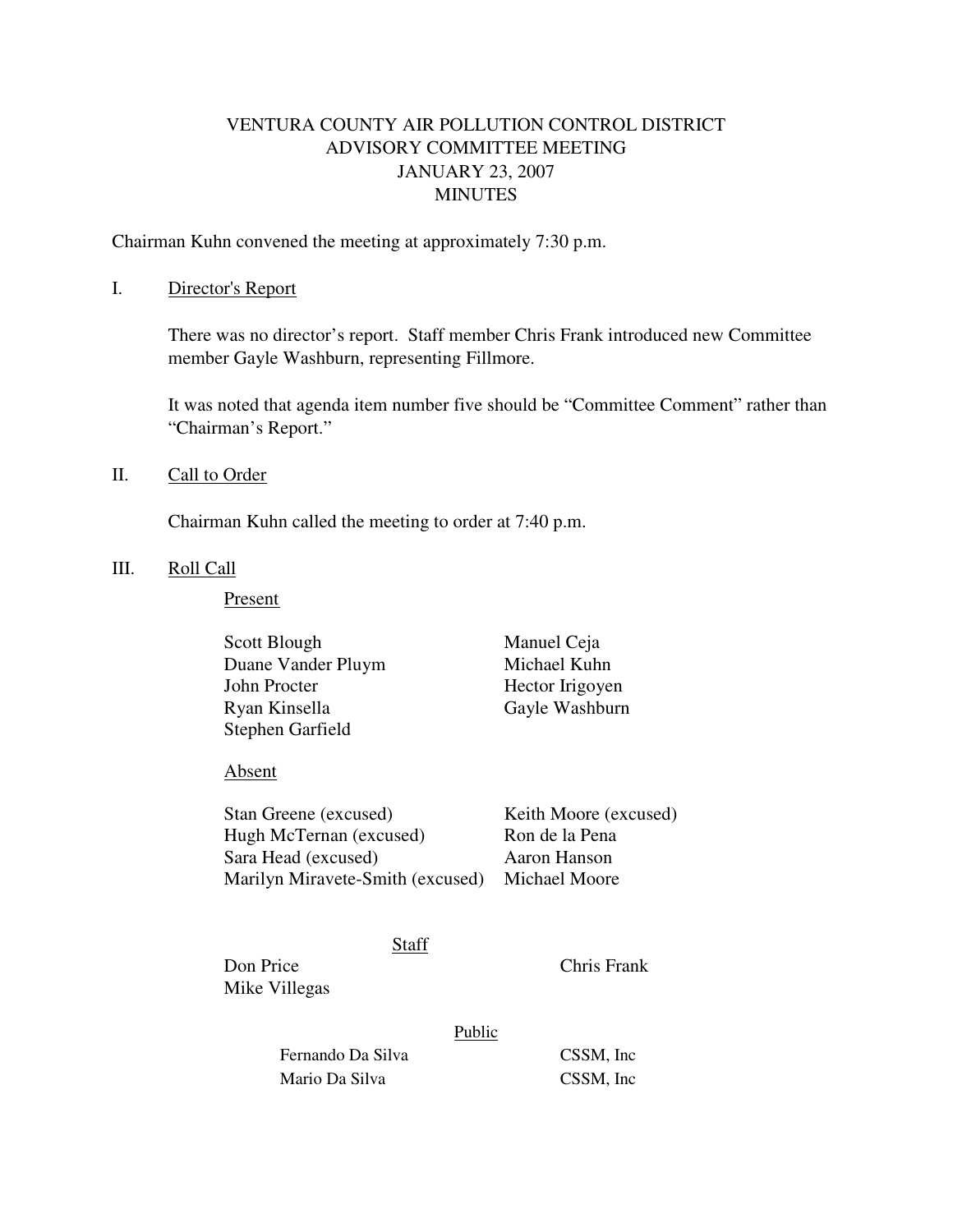IV. Minutes

The minutes of the October 3, 2006, meeting were approved as submitted.

V. Committee Comment

There was no Committee Comment

VI. Election of Officers

Michael Kuhn was re-elected Chair. Duane Vander Pluym was elected Vice-chair.

VII. Public Comment

There was no public comment.

VIII. Old Business

There was no old business.

- IX. New Business
	- A. Proposed Amendments to Rule 74.29 Soil Decontamination Operations, Rule 23 - Exemptions from Permit, and Rule 44 – Exemption Evaluation Fee

Staff member Don Price gave a presentation on the proposed rule amendments described in the staff report and memorandum to the Committee.

Committee members posed questions and discussed the following issues:

- What is the purpose of the 30-day restriction in section B.8? It is inconsistent with hazardous waste laws that allow on-site storage for 180 days. Does section B.8 conflict with the requirements of other government agencies? If emissions are being managed by plastic sheeting, why should there be a time limit? Could the language be revised to say "commence treatment or remove within 30 days?" How is the 30-day limit related to the amount of time it takes to issue an APCD permit? At the end of 30 days, how much of the VOC has already evaporated and how is this related to the 50 percent assumed control efficiency of the plastic sheeting?
- Why was the 0.08 pound per hour threshold in section B.2 deleted? Was a toxicologist consulted?
- Should a definition be added for "heavy duty" plastic sheeting?
- If contaminated soil is removed to comply with the 30-day limit, where is it taken?